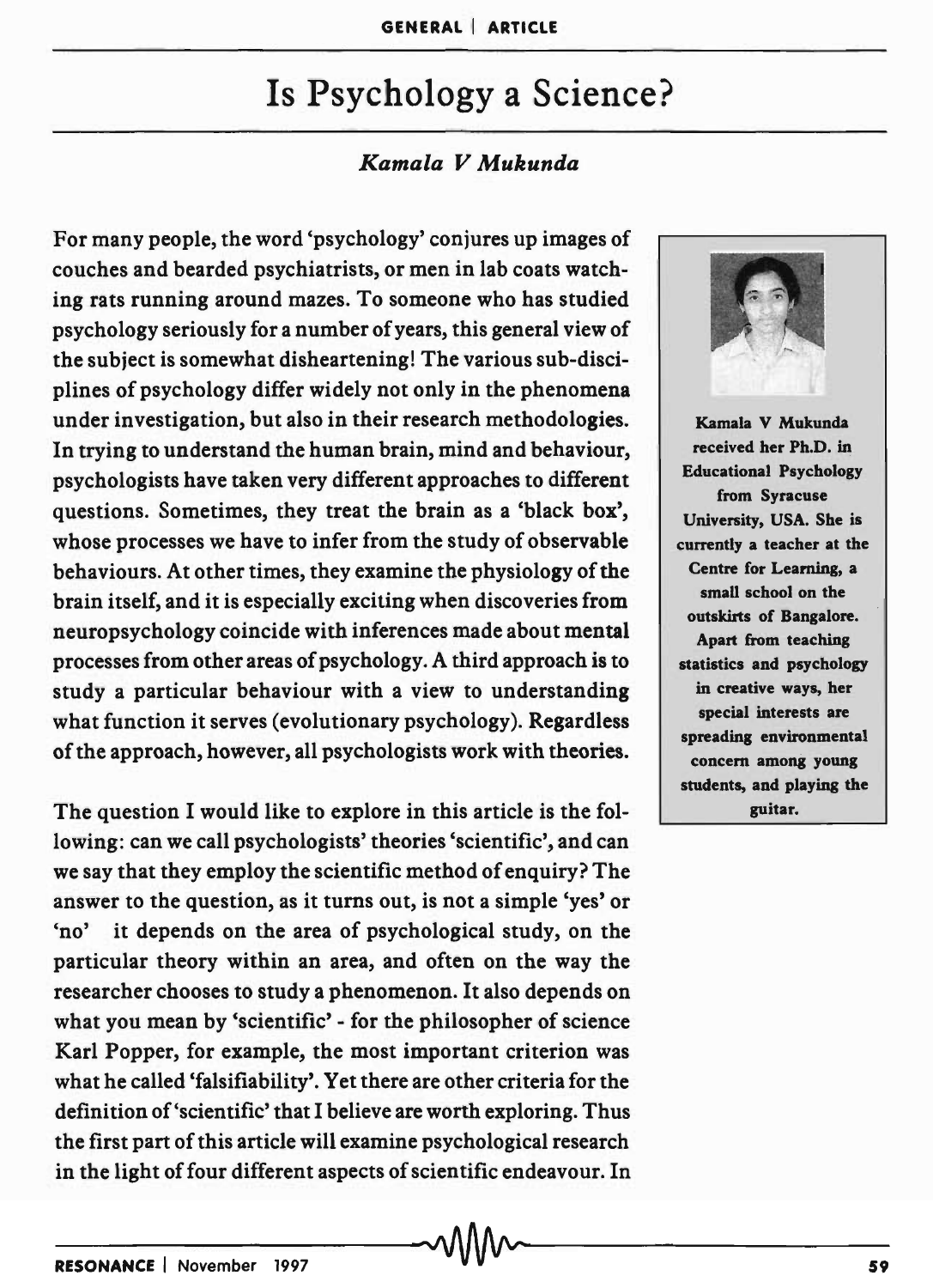A truly scientific theory is one which can be empirically tested. To be scientific, a theory must, at least in principle, be falsifiable.

the second part, I will describe two experiments in cognitive psychology in some detail, thereby demonstrating their scientific nature.

## Empirical Falsifiability

A truly scientific theory is one which can be empirically tested. However, since no amount of confirming evidence can ever *completely* verify a theory (there is always the possibility of finding a counter-example in the future), to be scientific a theory must, at least in principle, be falsifiable. That is, it must be possible to imagine some evidence which, if obtained, would completely refute the theory. Freud's psychoanalytic account of personality is a perfect example of a non-falsifiable theoryno matter what symptom or behaviour a person expresses, it is always possible to explain it with reference to early childhood complexes, defense mechanisms, or constructs like the id, ego and superego. Far from being a strength, this 'capacity' to explain everything imaginable is in fact a weakness that many personality theories share. By contrast, the Swiss psychologist Jean Piaget's theories of the cognitive development of children are eminently falsifiable (to the dismay of some of his ardent followers!) and, to that extent, are scientific. For example, according to Piaget, infants develop a sense of 'object permanence' (an understanding that objects continue to exist even when they are out of sight) in several distinct stages during the first 8 months' of life. Tests of this involved various specific ways of hiding an object in front of the child and recording her reactions. More than 25 years after Piaget described his findings, researchers began to discover situations where children well under 8 months were already showing evidence of object permanence, i.e., they were behaving in ways inconsistent with Piaget's theory of object permanence. Their experiments were carefully designed to separate the effects of the child's *understanding* of object permanence, from the effects of her limited memory span, and her inability to reach for and grasp objects. It became clear that some of the behaviours that Piaget Initied memory span, and her inability to reach for and grasp<br>objects. It became clear that some of the behaviours that Piaget<br>objects. It became clear that some of the behaviours that Piaget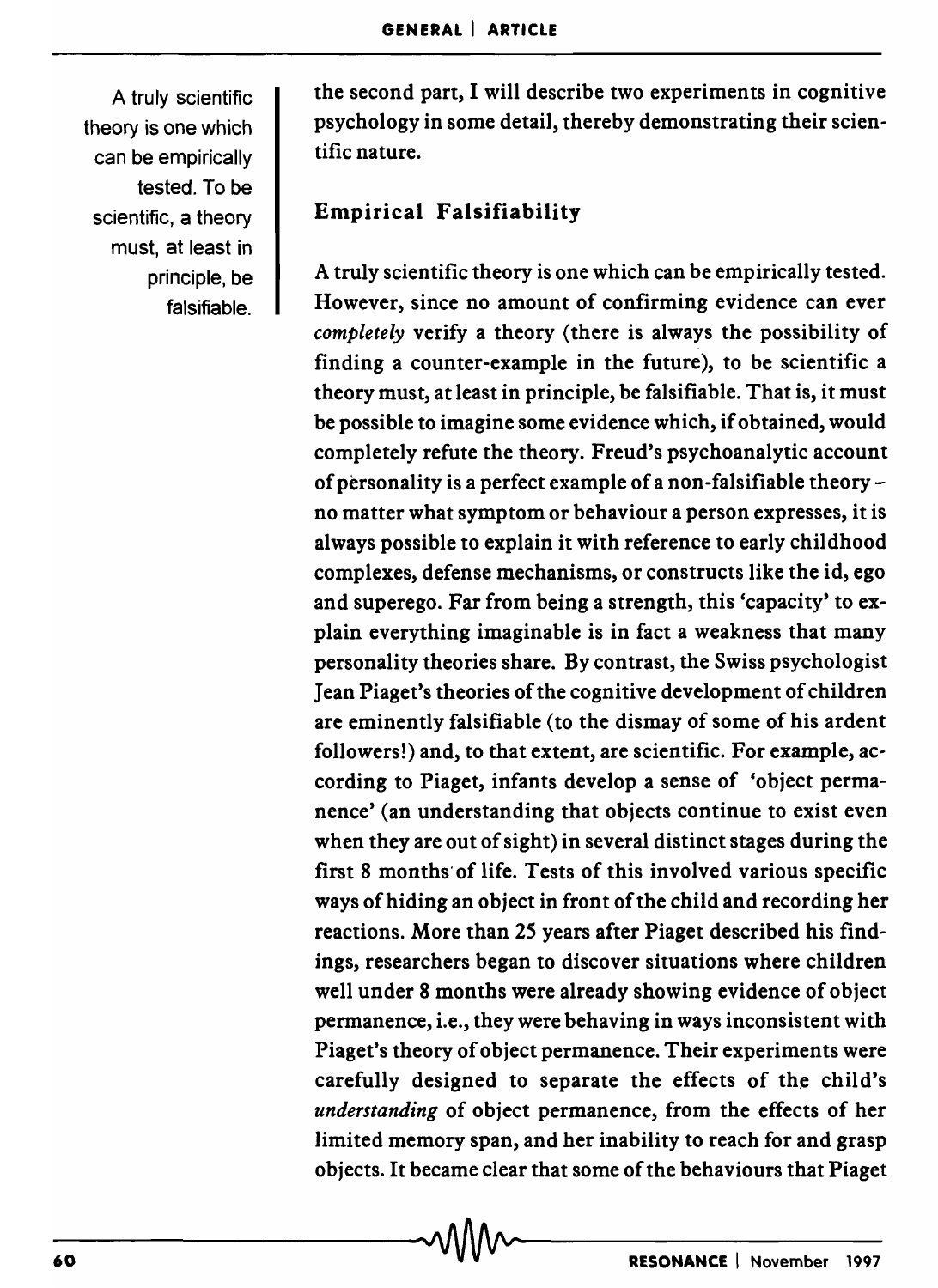had taken as evidence for a lack of object permanence, were actually the result of other limitations in the child. Thus his theory of object permanence as originally formulated has been refined, yielding a more detailed theory that is able to explain all the known facts about this phenomenon.

Most psychological theories do offer testable predictions. Most are also rejected in due course, when new evidence comes along that they cannot explain. Sometimes, researchers who propose a theory tend to resist, and 'explain away', evidence that contradicts it. As Popper has said, however, continually rejecting theories in favour of better ones is the very stuff of scientific endeavour. The most fruitful attitude is to view any theory as 'the best picture so far', instead of as 'the complete picture'.

## Parsimony of Theory

A good scientific theory explains the existing evidence making as few independent assumptions as possible. Most psychologists instinctively tend to seek the simplest possible explanation for a given phenomenon, thus formulating reasonably parsimonious theories. Perhaps this tendency lies in our instinct as human beings to look for a small number of simple guiding principles behind even the most complex phenomena. But in psychology, perhaps because of the number of variables influencing and reinforcing each other, and our inability to completely separate or isolate them, the theories that work well are usually somewhat complex. It is possible, therefore, to put forward too parsimonious a theory, as is illustrated by an example from learning theory. Roughly 50 years ago, the psychologist  $B$  F Skinner proposed a theory of learning/behaviour called operant conditioning. It had only one major assumption, the Law of Effect, which says that the probability of a certain behaviour occurring in a certain situation depends on the response that the behaviour has evoked in the past in a similar situation. Thus if a behaviour accidentally produced (you smile at someone) is positively reinforced (the person

"The human understanding is of its own nature prone to suppose the existence of more order and regularity in the world than it finds. And though there be many things in nature which are singular and unmatched, yet it devises for them parallels and conjugates and relatives which do not exist".

Francis Bacon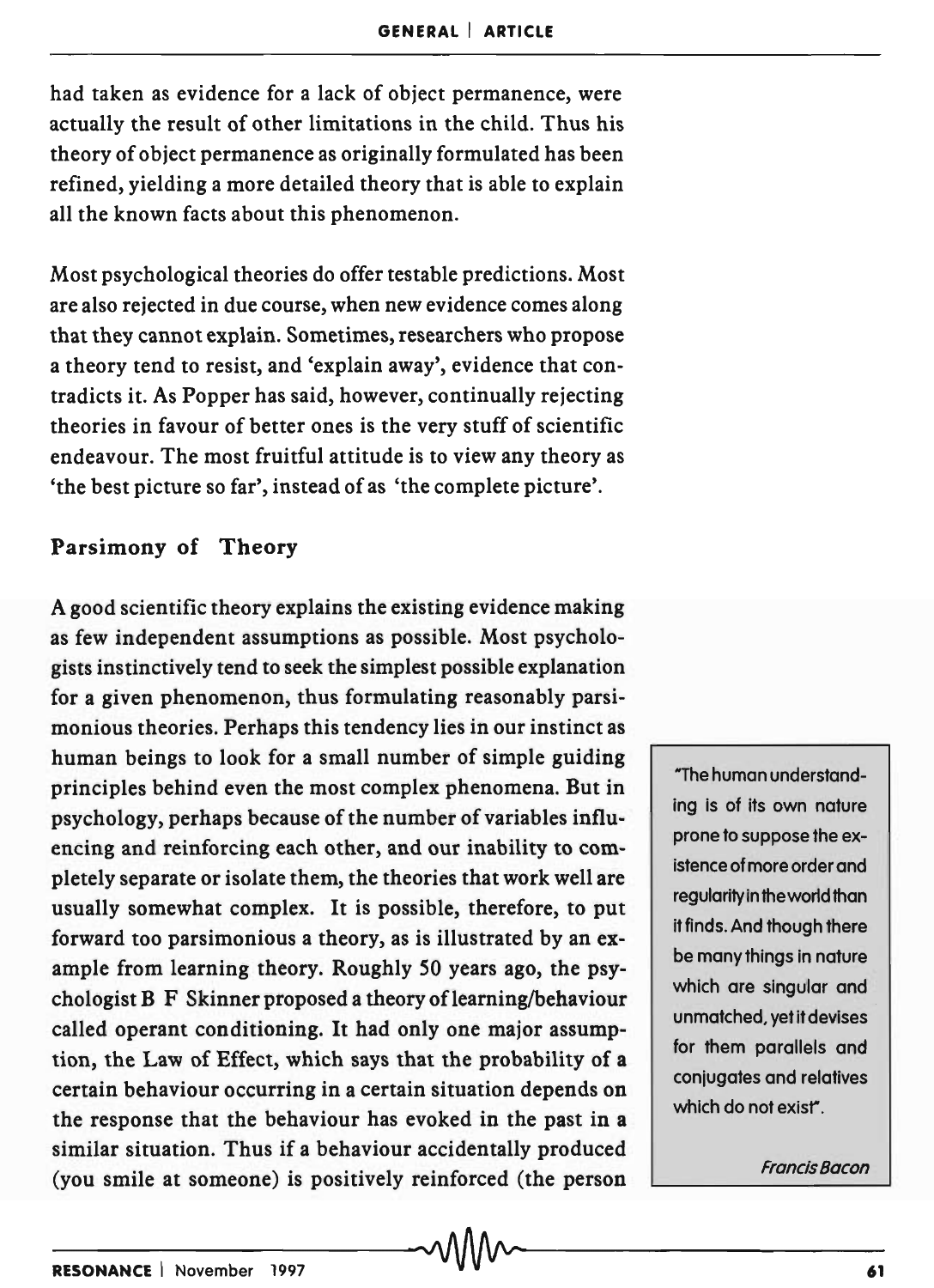A Unified Theory of **Behaviour either** still eludes us, or doesn't exist! smiles back), the behaviour is more likely to occur under similar conditions; but if the behaviour is 'punished' (the person ignores you), it will be less likely to occur. The theory was extremely attractive because of the possibility that one could explain all of human behaviour from this one simple principle. Skinner himself made surprisingly convincing accounts of language development, moral and social behaviour based on his theory. Unfortunately, operant conditioning turned out to be too simplistic a theory, and almost all psychologists today agree that there are aspects of human behaviour that it cannot account for. Today, there is no one theory of behaviour that can replace Skinner's ideas; instead, there are different explanations of the various facets of human behaviour, each with its own assumptions. A Unified Theory of Behaviour either still eludes us, or doesn't exist!

## **Experimental Control**

Psychologists have relatively little control over a large number of so-called 'nuisance' variables (or 'noise'), which influence the behaviour they are measuring. Bringing subject participants into a laboratory allows the experimenter some control over things, such as the surroundings, the time of day, etc. But there are a host of other factors unique to the human being under observation that the psychologist cannot control, such as whether she received bad news that morning, or her lunch didn't agree with her. By contrast, it is relatively easy to measure the volume of a gas at varying temperatures under highly controlled conditions, without having to worry about the idiosyncrasies of those particular samples. How do psychologists make reliable, strong inferences about human behaviour given this problem? They use many individuals in each experiment, in the hope that idiosyncratic unsystematic errors will 'cancel each other out'; they use experimental designs which guard against systematic bias (eg., control group, random assignment, placebo, etc.); and they use tools of statistical inference to enable them to generalize their findings beyond their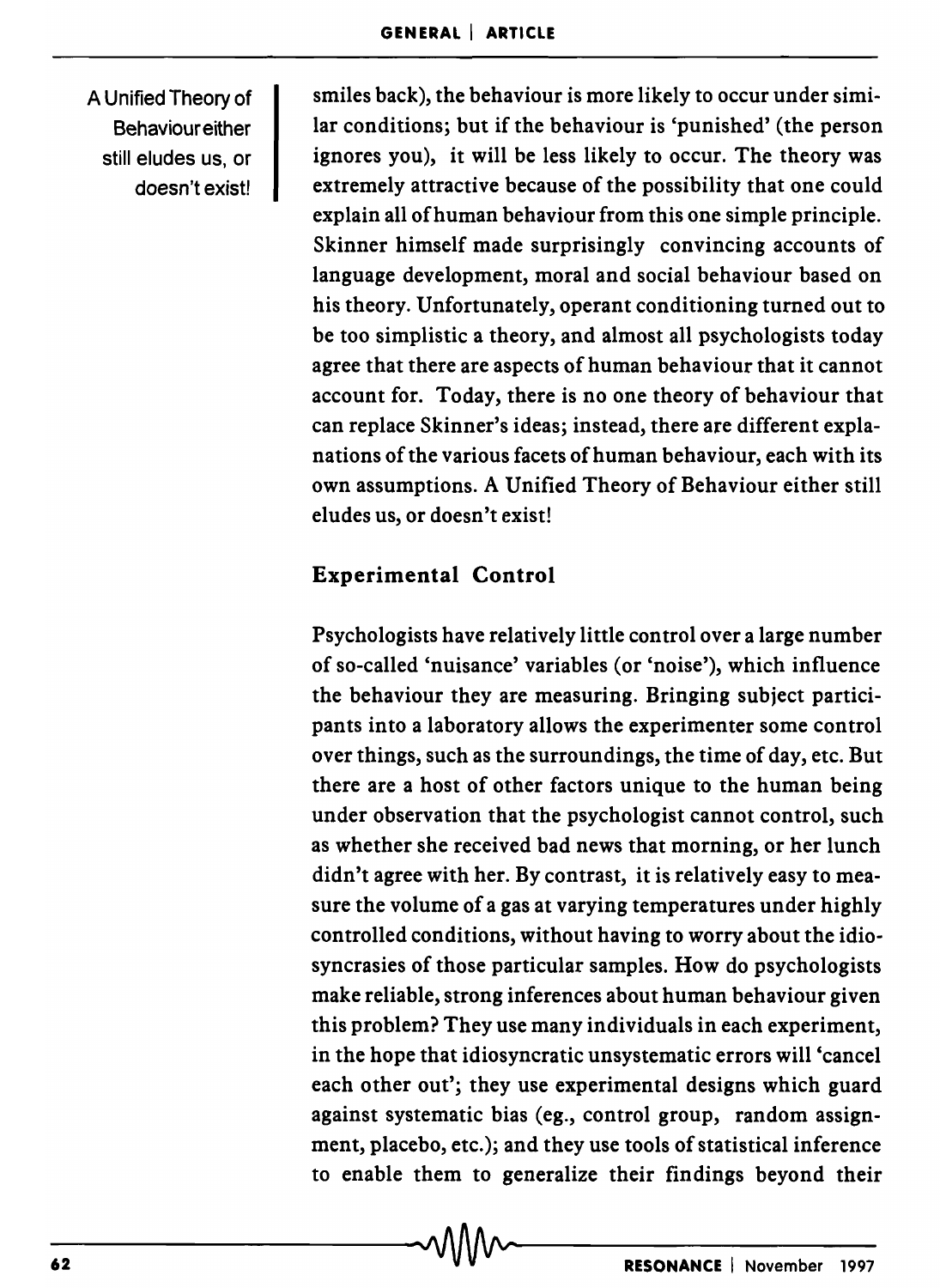samples. Consider a simple example: you wish to determine whether people can complete a particular task faster if they are offered an incentive. A single individual may be, say, slower on a given day because he had a late night, so you should test a number of people. But your *entire group* of subjects may be slower on that day because the weather suddenly turned cold, so you should randomly divide them into two subgroups, one of which is offered an incentive while the other is not. This ensures that the only *systematic* difference between the two subgroups is the offer of a reward, and thus any speed difference in task completion may reasonably be inferred to be either a result of the offer, or of random chance. Statistical analyses enable us to calculate the probability of obtaining the observed speed difference, *just by chance* - if this probability is small, and if the observed speed difference is 'significantly' greater than what pure chance could have led to, then we conclude that the offer of a reward did affect performance speed. Experiments in psychology frequently include several variables, carefully manipulated to allow us to make quite complicated inferences, but the basic principles are as described above.

## Measurement Issues

A particular problem psychological research faces is that of a quantifiable property (or trait) operationally defining a construct<sup>1</sup> before you can measure it. of a system of interest. Consider the construct 'weight of an object on the earth' in the more exact science of physics. It can be defined as 'the force it feels due to the gravitational pull of the earth', and physicists everywhere will agree on this definition. If psychologists wish to operationally define 'intelligence of a person', no such consensus can be hoped for! Many researchers take the definition to be 'the person's score on a well-constructed, reliable intelligence test', which sounds ridiculously circular. But it reflects the fact that the test was constructed to measure something (call it 'X') which some psychologists feel comfortable calling 'intelligence'. Research spanning several decades has found that 'X' is partly hereditary, is normally distributed in the popula-

<sup>1</sup> A construct usually refers to

"'The different sciences are In a hierarchy-in the complexity of the things they deal with - with physics at the base and (I suppose) psychology at the apex".

- Sir Morlin Rees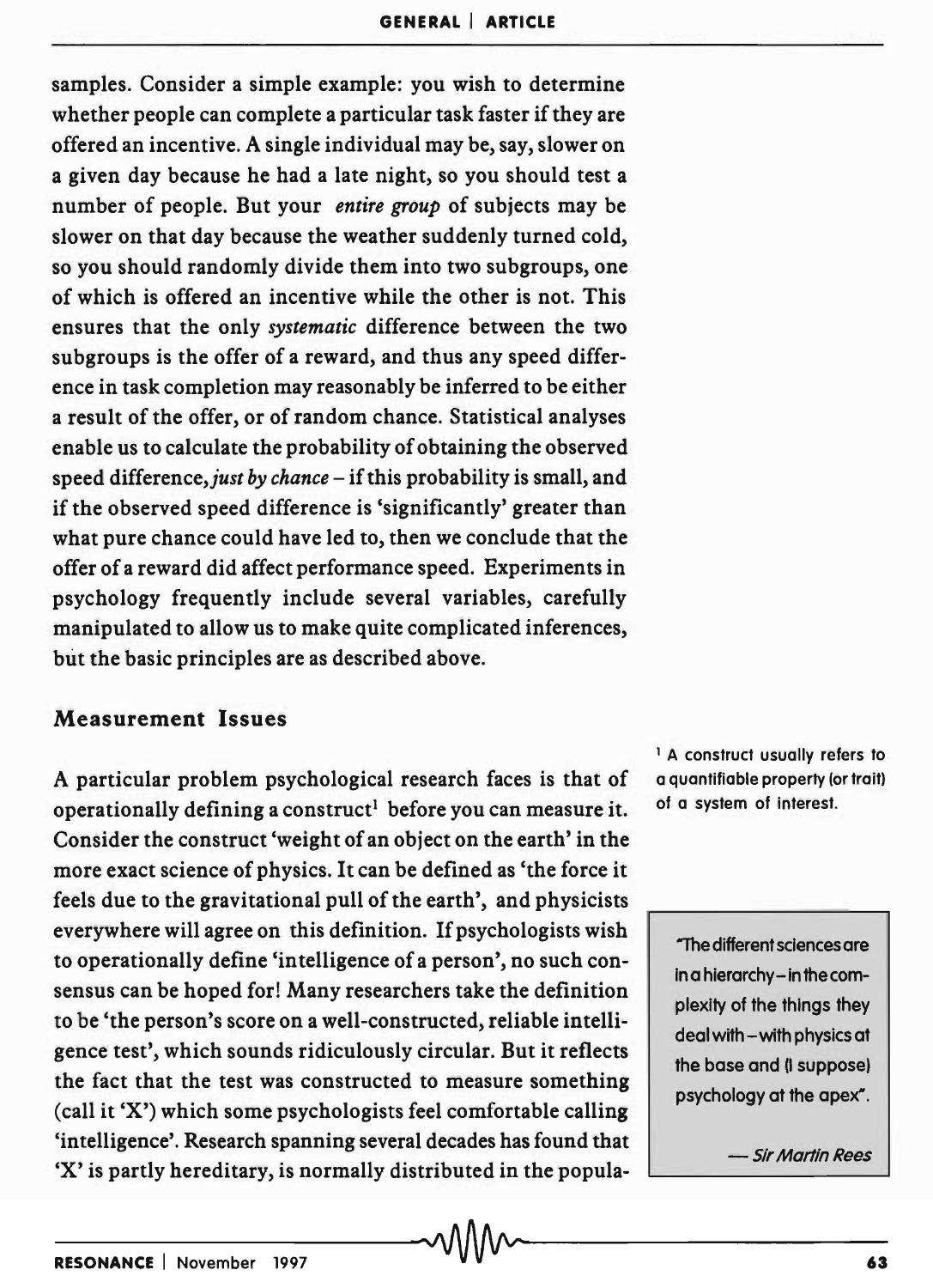#### Box 1. Operational Definitions.

An operational definition is a definition in terms of the exact operations that are used to measure the construct. It clarifies exactly what you mean when you use a particular word, so that you cannot be misunderstood by your readers. They may, of course, disagree with the way you defined the construct. For example, a successful researcher may be operationally defined as "one who has a publication rate of at least 5 papers a year", or "one who publishes in American or European journals at least once a year", but not as "one who publishes high quality articles".

> tion, is correlated with several other interesting variables (ranging from the obvious school achievement to short term memory capacity, and even the incidence of certain psychological disorders), and that individual differences in 'X' remain relatively stable across age. A fairly rich theory of 'X' has developed around these findings. Yet however rigorous the research methods, and however scientific the theory when stated in terms of the unknown 'X', we can never know whether we are measuring intelligence, or indeed what exactly we are measuring. A few years ago, the psychologist Howard Gardner came forward

#### Box 2. The Wechsler Adult Intelligence Scale.

One of the more popular IQ tests contains eleven subtests, briefly described as follows.

a) General information

b) Short term memory for digits

c) Vocabulary

d) Arithmetic

e) Comprehension questions testing practical knowledge, social judgement and the ability to organise information

f) Picture completion, testing visual alertness and attention to detail

g) Similarities ("In what way are A and B alike?") to measure inductive reasoning ability

h) Picture arrangement, to test sequencing ability and planning

i) Block design (arranging blocks to match specified designs) testing visual pattern analysis

j) Object assembly (putting puzzle pieces together to form a picture)

k) Digit symbol (a simple perceptual motor task), tests attentiveness, quickness, and persistence.

 $\sim$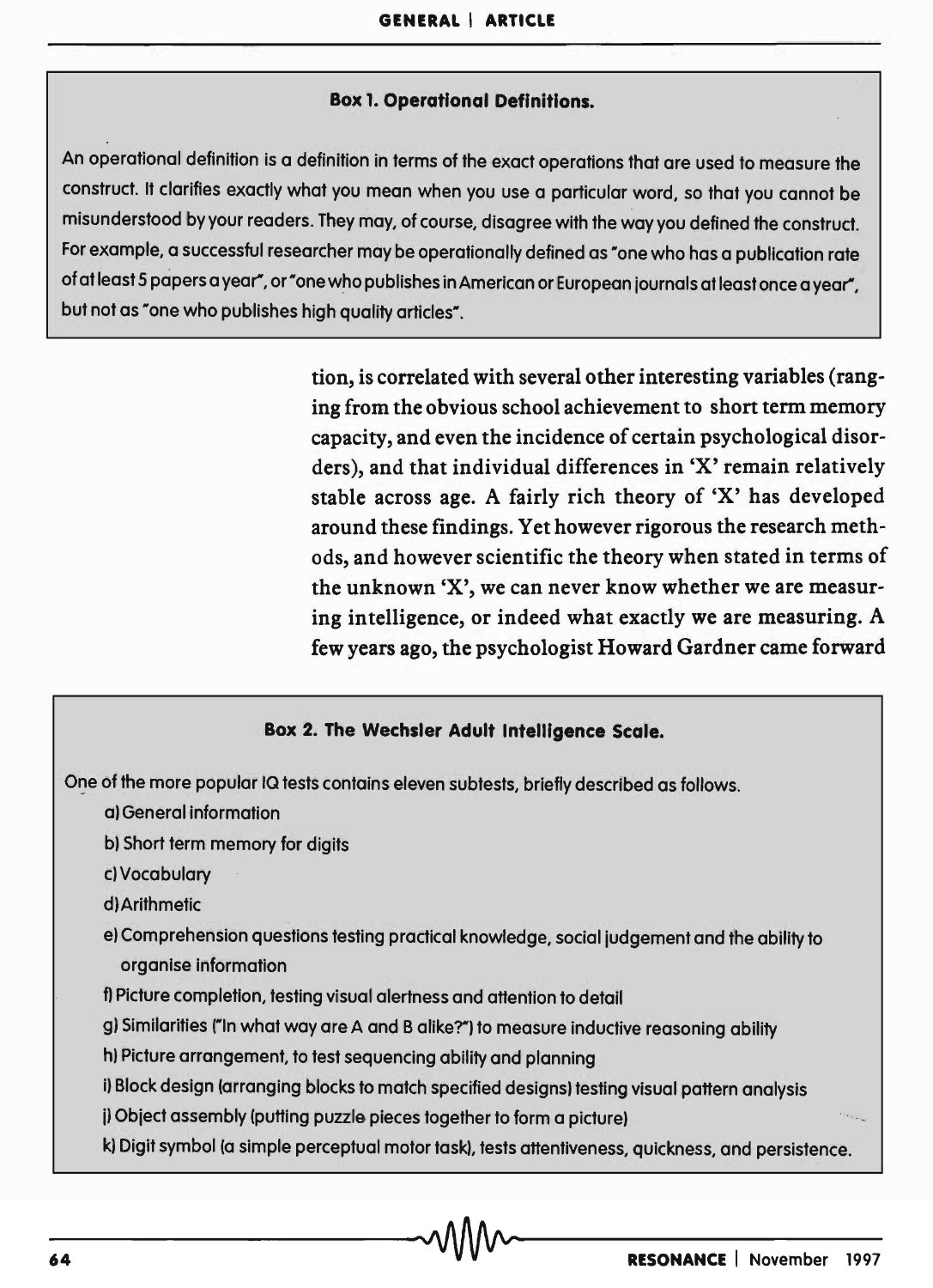#### **Box 3. The Natural and the Social Sciences: A 'Radical Discontinuity'.**

Although the thrust ofthis article has been to ask whether psychology can be considered a science, one could well ask the question, is it at all reasonable to expect the behavioural sciences to yield strict laws of the kind found in the natural sciences? The philosopher John Searle examines what he calls the "radical discontinuity" between the social and natural sciences. He says that it is impossible to match mental and physical events in a way that will make for strict laws of human behaviour, because mental events are based on human intentionality, i.e., they are all 'about something' (eg., belief about something, desire for something, hoping for something, etc.). The range of possible neurophysiological stimuli that can produce a given belief or feeling is infinite, and this is what prevents us from systematically correlating the mental with the physical. For a science of intentionality, there is no way we can ever come up with causal laws that are "timeless, eternal or inevitable". In Searle's words, "'Science' has become something of an honorific term, and all sorts of disciplines that are quite unlike physics and chemistry are eager to call themselves 'sciences'..... To many minds (the word 'science') suggests an arcane infallibility.... The rival picture I want to suggest is this: what we are all aiming at in intellectual disciplines is knowledge and understanding. There is only knowledge and understanding, whether we have it in mathematics, literary criticism, history, physics or philosophy."

to challenge existing notions of intelligence. Among other things, he postulated that it consists of seven different unrelated dimensions, which develop fairly independently over the first 6 years of life. Gardner's theory must, and does, subsume earlier accounts of intelligence. It explains the findings of earlier research by suggesting that traditional intelligence tests only tapped three of the seven dimensions he describes - language, numerical and spatial. A great deal of observational data agrees with his general claims, and the theory itself is rich in explanatory power and applicability in preschool settings. However, within this area of study, there are some questions that cannot be scientifically addressed. For instance, if one protests  $2$  The awareness of bodily that musical and kinesthetic<sup>2</sup> abilities are 'talents', and not movement or muscular effort. 'intelligences' (as Gardner claims), there is no empirical way of deciding one way or another. Yet Gardner has defended, convincingly and eloquently, his thesis that there is no fundamental psychological difference between what society labels 'intel-